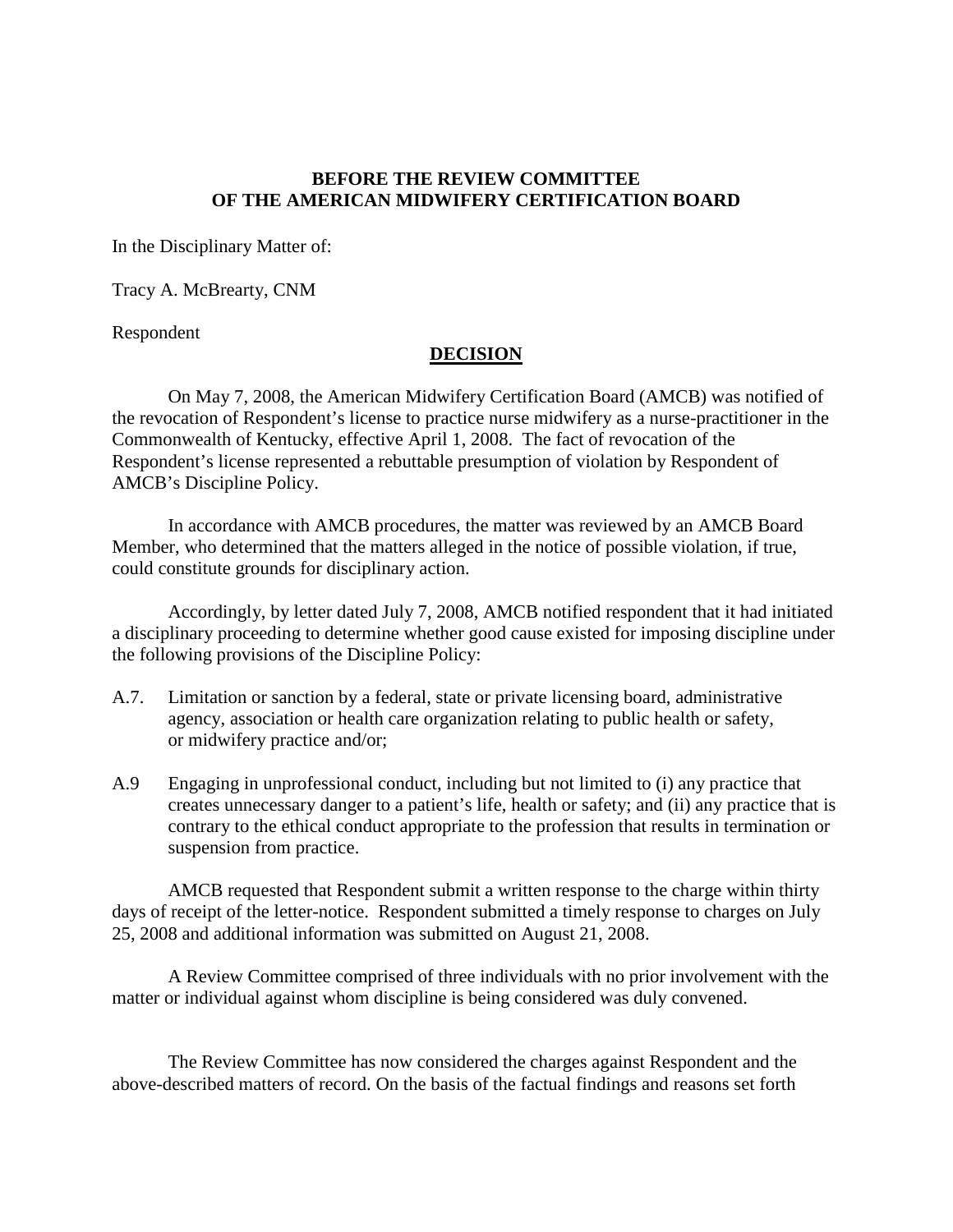below, the Committee unanimously concludes that grounds for discipline against Respondent exist under sections A.7. and A.9. of the Discipline Policy.

# **FINDINGS**

The Review Committee finds the following facts:

- 1. AMCB (previously known as ACC) was formed in 1991 by the American College of Nurse Midwives (ACNM) as an independent entity to carry on the existing program of ACNM for certifying the competency of individuals as entry-level nurse midwives.
- 2. AMCB assumed responsibility for the discipline of ACNM/AMCB certificants through the Discipline Policy, the most recent version of which AMCB adopted in December 2003.
- 3. Respondent was certified by AMCB on January 21, 2000.
- 4. Respondent received a temporary order of suspension, and has subsequently been reprimanded by the Kentucky Board of Nursing for inappropriate nursing actions. These inappropriate actions include:
	- a. Prescriptions for controlled substances written on the following dates: March 2007 (Lortab) January 22, 2008 (Phentermine) January 29, 2008 (Phentermine) January 31, 2008 (Lortab) February 12, 2008 (Phentermine)
	- b. Practicing outside her nurse-midwifery scope of practice: Scope of practice did not include controlled substances. Nurse-midwifery practice guidelines did not include treatment of obesity.
- 5. Respondent disputes that she wrote the January 31, 2008 prescription for Lortab. As indicated in the Order of Immediate Temporary Suspension, she claims that the patient must have stolen her prescriptive pad and forged the prescription for Lortab.
- 6. Respondent was counseled by her employer, the Todd County Health Department (TCHD), after the first (March 2007) prescription. A second Collaborative Agreement for Prescriptive Authority (that still did not allow prescription of controlled substances) was signed on January 22, 2008.
- 7. On or about February 3, 2008, TCHD became aware of the second prescription for Lortab, allegedly written on January 31, 2008. At that time, Respondent claimed that she had written prescriptions for no controlled drugs since being counseled in March 2007.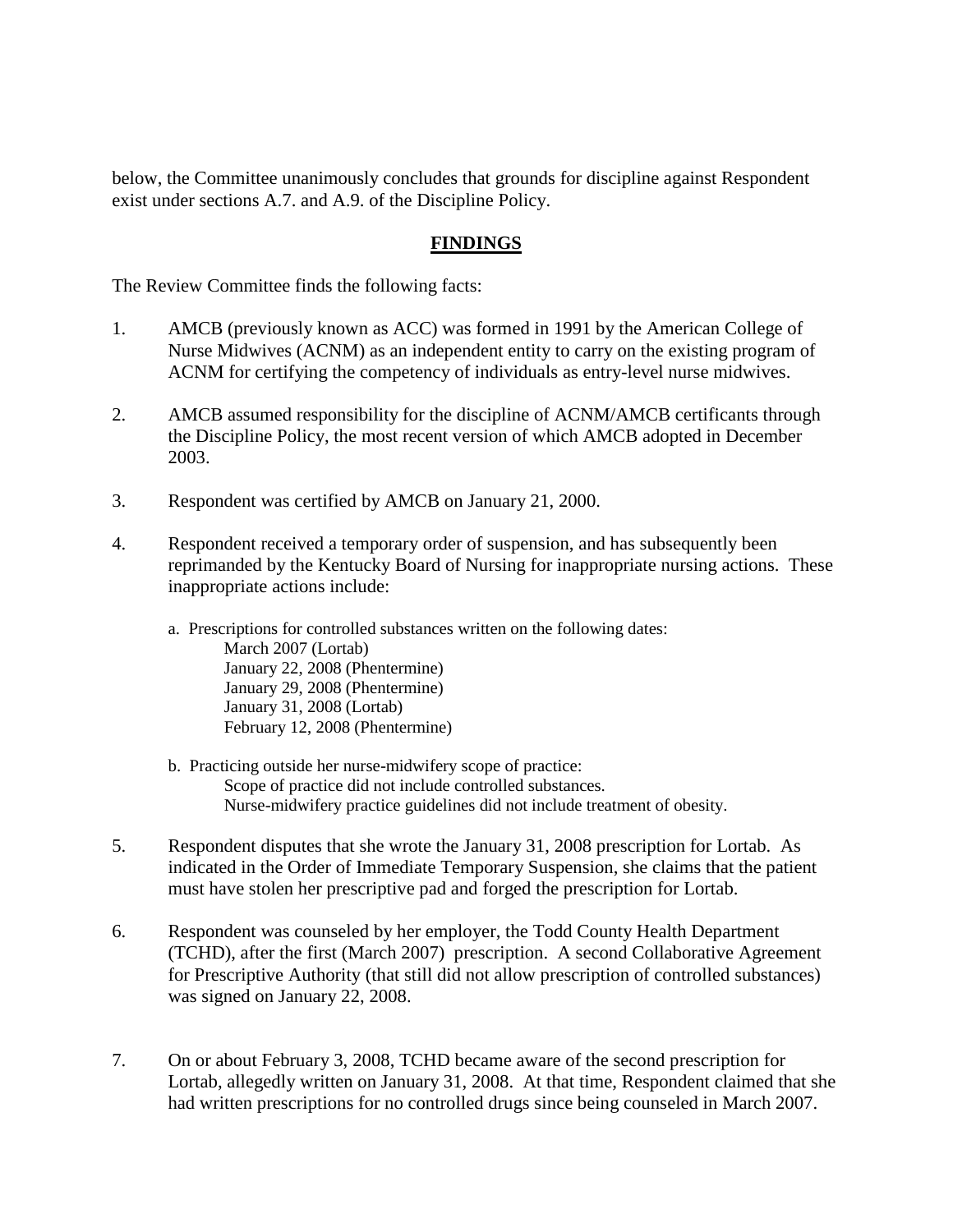However, two prescriptions for Phentermine (dated January 22, 2008 and January 29, 2008) are documented.

#### **DISCUSSION**

In this matter we are called upon to decide whether and what discipline is warranted against a CNM who has been sanctioned by a state licensing board.

The Committee is persuaded that the State of Kentucky had ample evidence that the Respondent practiced outside her midwifery scope of practice and outside of the laws of the state. Further, we are persuaded that this behavior occurred repeatedly, and after her behavior being called into question. In addition, the sequence of events described indicates that Ms. McBrearty did not represent her prescribing behavior honestly when confronted the second time. Although Ms. McBrearty has accepted the Kentucky Board of Nursing sanction, her response to AMCB's request for a statement regarding her disciplinary procedure only minimally acknowledges the seriousness of her breach of acceptable standard of professional behavior. Her brief statement mentions only her prescription of a scheduled drug for diet control, does not acknowledge her prescription of oxycodone (Lortab) in violation of the limits of her prescriptive authority and seems to imply that the individual who reported her behavior to the Kentucky Board of Nursing was not justified in doing so. She does not acknowledge practicing outside of the scope of her written practice guidelines. There is no evidence that she has received preparation in the medical management of morbid obesity, a condition that is not encompassed in the Core Competencies for Basic Midwifery Practice.

Based upon the sequence of events as presented in the Temporary Order of Suspension, it appears that Ms. McBrearty misrepresented her prescribing behavior and had, in fact, issued at least two prescriptions for controlled substances after being counseled for prescribing beyond the limits of her license. It is also a concern that Ms. McBrearty does not list her employment at Todd County Health Department on her resume. This omission can be interpreted as an attempt to conceal information related to her employment and subsequent Board action. Omission of this information will not prevent employers and professional boards from accessing information related to suspension of her license as she will always be required to disclose that matter for licensure, privileging and credentialing.

The Committee is persuaded that Respondent has not provided persuasive evidence that she appreciates the responsibilities and obligations that accompany professional certification and licensure. Accordingly, the following sanctions are recommended.

### **SANCTIONS FOR VIOLATIONS**